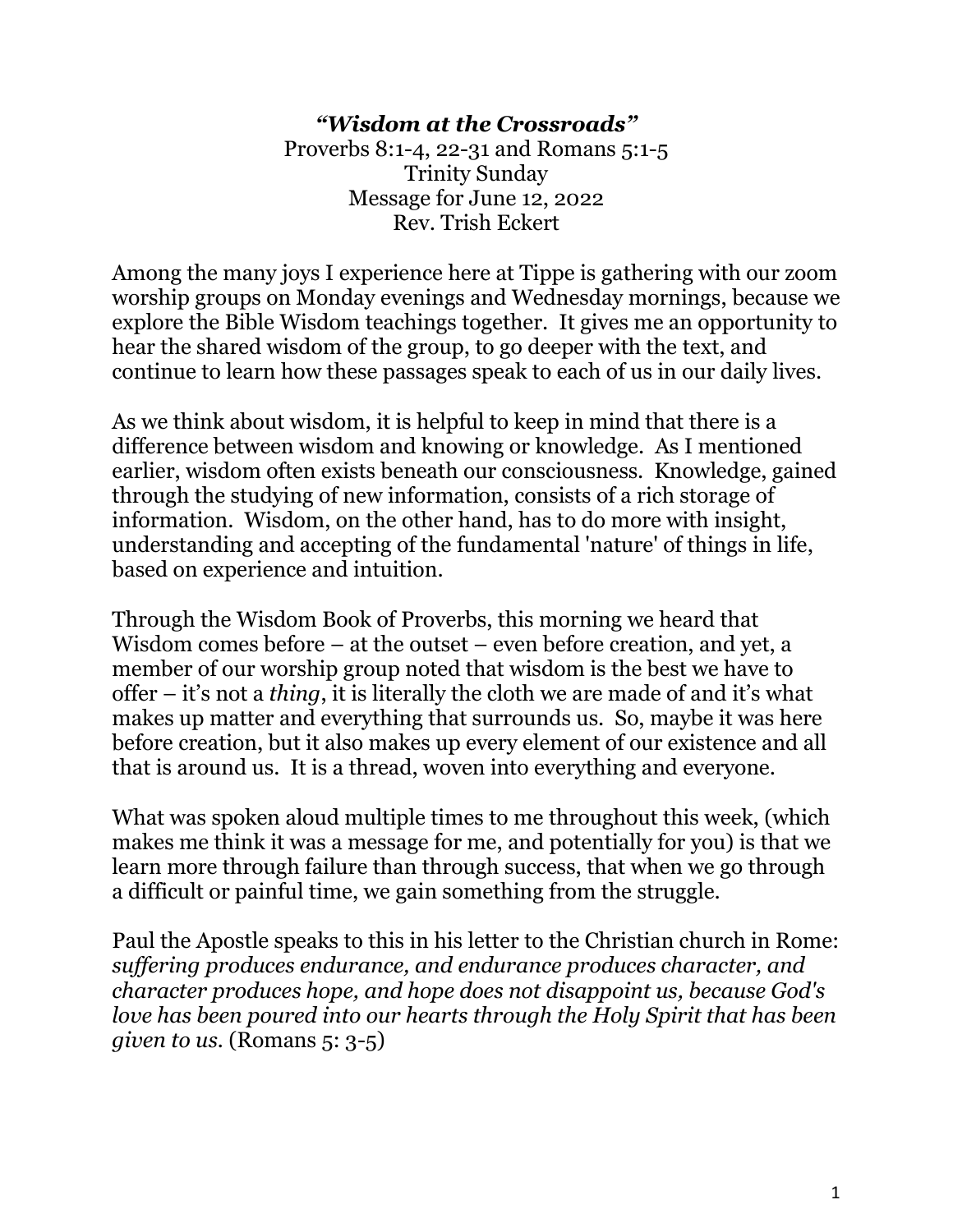This passage brings to mind for me what we heard from Richard Rohr as we gathered this morning, when he described our relationship with God as "flow" and that we are a "Fourth Person" of the Eternal Flow of God. Through this flow, we receive support and comfort, we are shaped by experiences that build endurance and through which we find hope.

As we think about God's grace, as we reflect on what has unfolded in our lives in the wake of struggle, we may have gained the perspective that allows us to see what we have gained. Likely, we may know the truth of the "silver lining," but usually we don't want someone to point that out to us when we are in the thick of it! When we are hurting or striving or putting one foot in front of the other we don't want to hear how great it will be on the other side. We need to focus on the present and what is in front of us in order to move through it. Sometimes it takes years and sometimes we may never recognize how we've grown or what we've learned or how we've been shaped by an experience.

This often can be perceived as being at a crossroads – a point of transition, a moment of discernment, a call for reflection that points you in a particular direction. We are at the intersection of experience and the unknown, memories of failures and of success, moments of joy and of pain – this all comes together to inform how we move through the world.

When the dust has settled a bit, when we are moving through a time that gives us space for reflection, we might be better able to see the patterns of our lives and gain some perspective. As I listened to members of our community reflect on what their lives look like now, on this side of the pandemic, or in the wake of a relationship ending or a loved one dying or recovery from an illness, or loss of a job, is that they learned something about themselves, about the world, about their faith, about other people – and they caught glimpses of the Divine woven into those experiences and places and people. They notice things they are able to do now that they didn't know they were capable of. Often, they feel better equipped to deal with the tough stuff that might unfold down the road. (Of course, many of us also name that we're sick of the tough stuff and ready for a break!!!) ;)

I think that especially in our culture of individualism and progress and "self-help," we forget that we can and need to turn to one another, to our communities, and enter the flow of relationship as God's love is poured out over all.